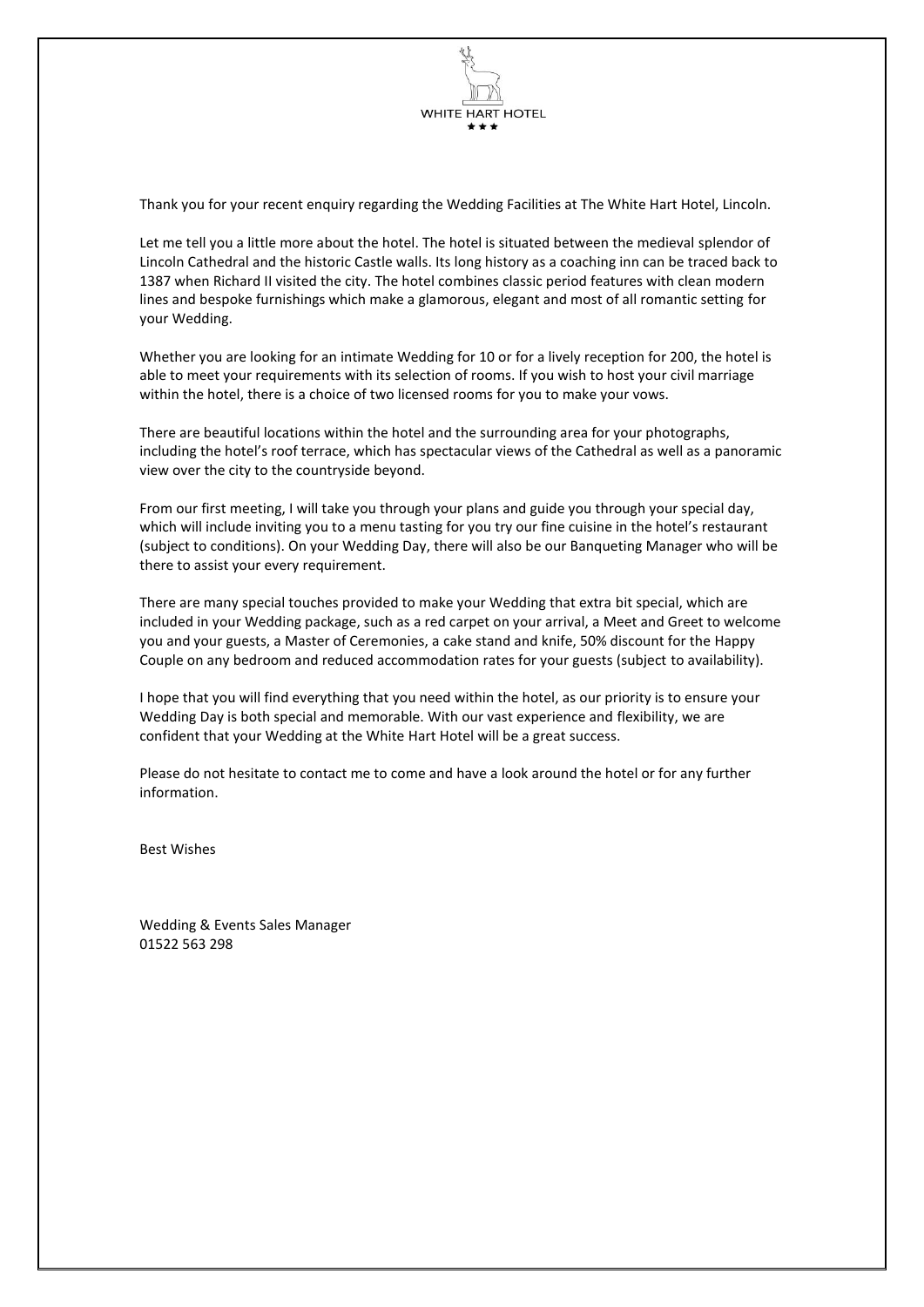**WHITE HART HOTEL** 

#### **Bronze Package - £6,000.00 (70 day\* / 120 evening)**

Your Choice of Arrival drink 3 Course Wedding Breakfast Tea, Coffee & Mints Half a Bottle of House Wine (per person) Carafes of Iced Water Glass of Sparkling Wine for the toast Evening Buffet\*\* Disco Honeymoon Suite for 1 night (Bed & Breakfast) Ceremony & Room Hire \* £65.00 per person supplement for additional adult daytime guests & £27.00 per person supplement for additional child daytime guests.

#### **Silver Package - £7,000.00 (70 day\* / 120 evening)**

Your Choice of Arrival drink 3 Course Wedding Breakfast Tea, Coffee & Mints Half a Bottle of House Wine (per person) Half a Bottle of Mineral Water (per Person) Glass of House Champagne for the toast Evening Buffet\*\* Disco Chair Covers Floral arrangements for tables Honeymoon Suite for 1 night (Bed & Breakfast) Ceremony & Room Hire \*£75.00 per person supplement for additional adult daytime guests & £31.00 per person supplement for additional child daytime guests.

#### **Gold Package - £7,500.00 (70 day\* / 120 evening)**

Your Choice of Arrival drink Canapés 4 bites per person 3 Course Wedding Breakfast Tea, Coffee & Mints Half a Bottle of House Wine per person Half a Bottle of Mineral Water (per person) Glass of House Champagne for the toast Evening Buffet\*\* Disco Chair Covers Floral arrangements for tables Honeymoon Suite for 1 night (Bed & Breakfast) Ceremony & Room Hire \*£85.00 per person supplement for additional adult daytime guests & £35.50 per person supplement for additional child daytime guests.

*\*\* Choose from our hot rolls, bowl food or finger buffet menus. Choose also from our Lincolnshire cheese & meats buffet on silver & gold package. See menus enclosed.*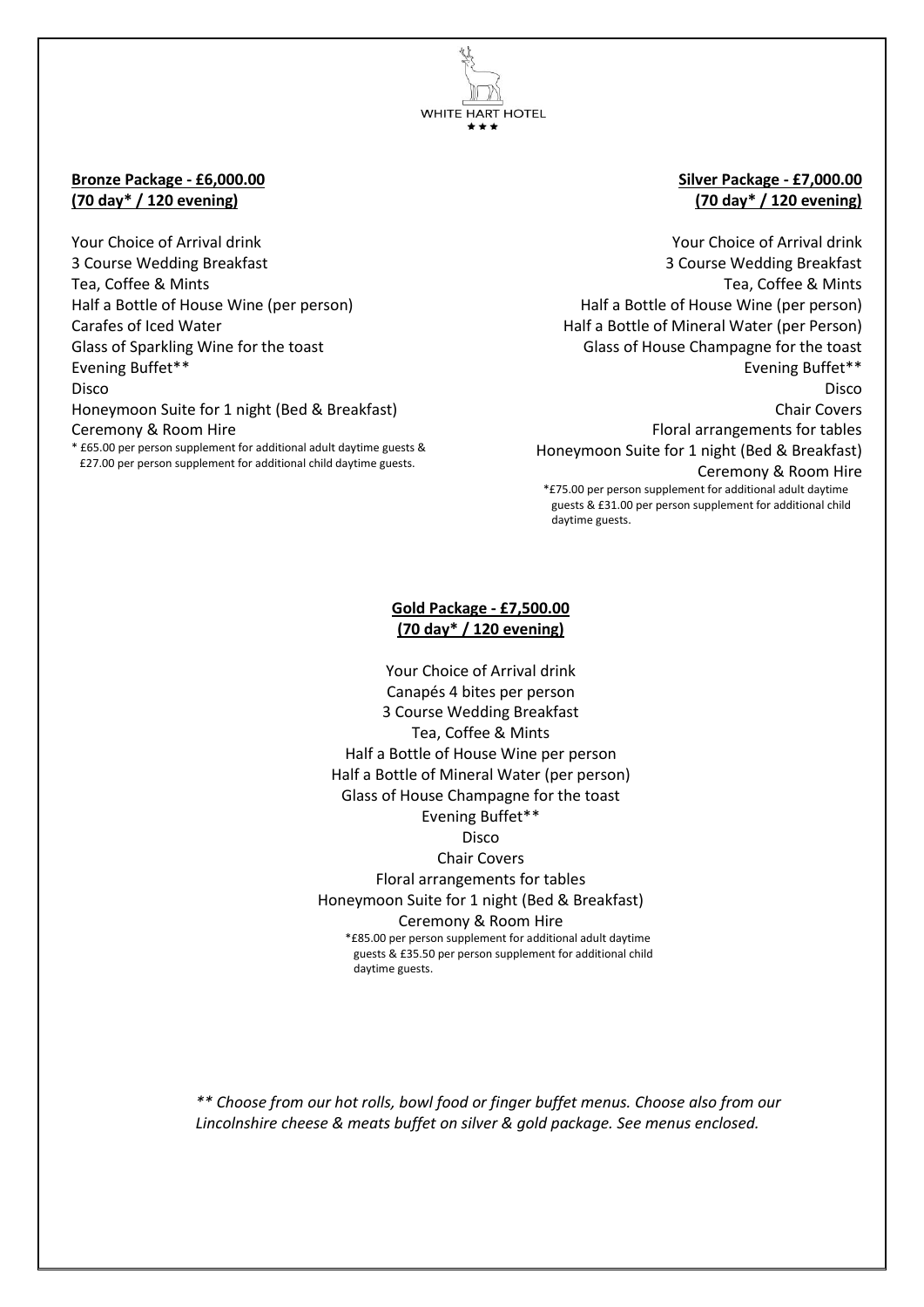

## **Wedding Breakfast Menu**

### **To Start**

**Hot Smoked Salmon** - Beetroot Salad, Horseradish Cream Fraiche

**Whipped Goats Cheese** – Crushed Walnuts, Rocket, Focaccia Croute & Honey Dressing

**Prawn Cocktail** - Marie Rose Sauce, Wholemeal Bread

**Chicken Liver Parfait** – Red Onion Marmalade, Toasted Brioche

**Smoked Mackerel –** Lemon Aioli, Mustard Potatoes

**Feta Cheese & Watermelon Salad – Red Onion & Chicory <b>V** 

**Smoked Haddock Croquette** – Poached Egg & Wholegrain Mustard Sauce

**Marinated Heritage Tomato** – Olive Tapenade, Gazpacho Dressing & Sourdough V

**\*\*Salad of Smoked Duck –** Orange, Balsamic & Rocket (\*\*£3 per person supplement)

**\*\*Salad of Parma Ham & Asparagus** – Crispy hen's egg, Parmesan Cheese (\*\*£3 per person supplement)

 **Homemade Soup** – served with croutons

- **- Spiced Butternut Squash**
- **- Mushroom & Tarragon**
- **- Leek & Potato**
- **- Tomato & Basil**
- **- Seasonal Vegetable**
- **- Sweet Potato & Chilli**
- **- \*Parsnip & Apple** *\*Oct – Feb only*

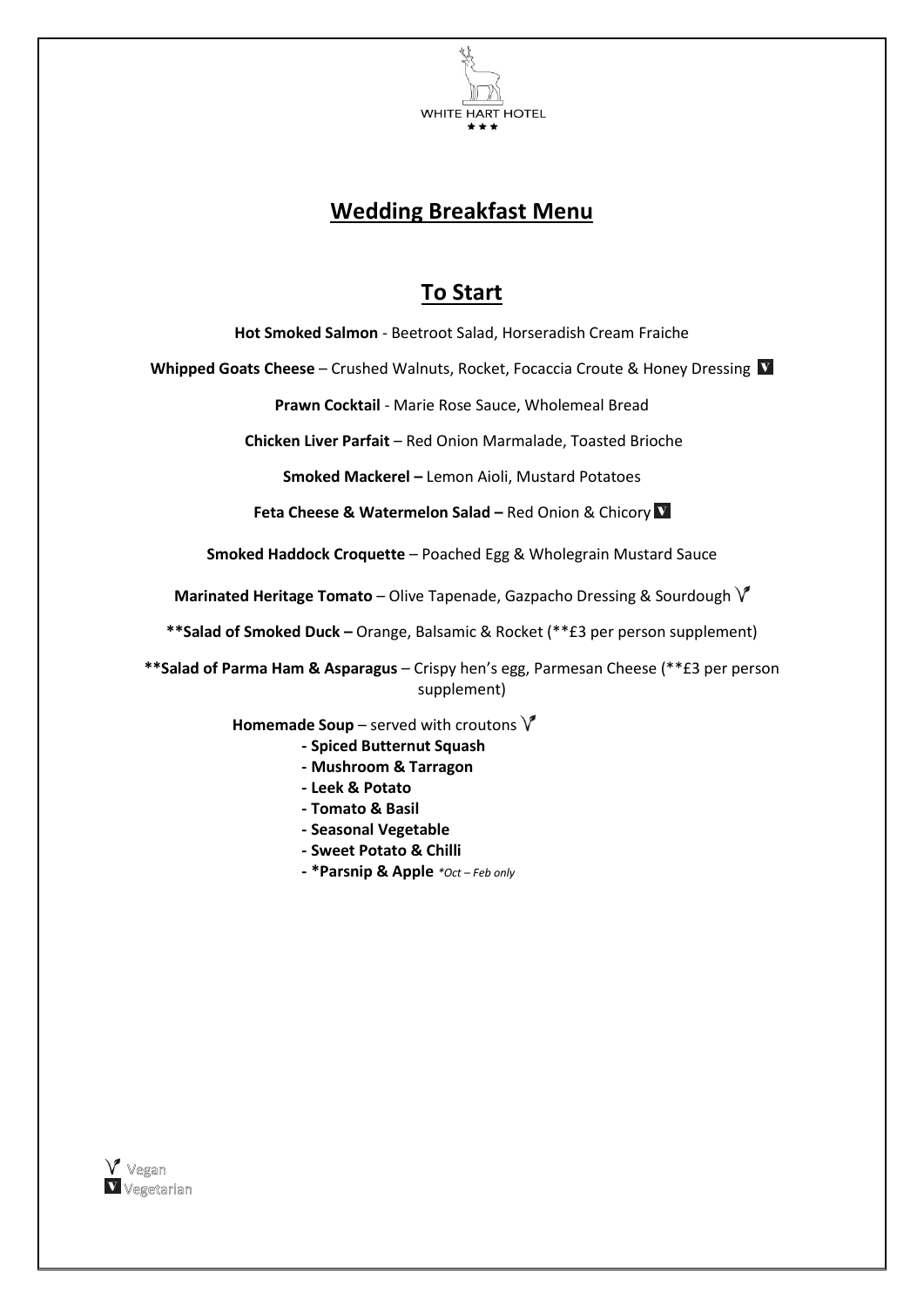

### **To Follow**

**Roast Topside of Beef** – Yorkshire Pudding, Roast Potatoes, Red Wine & Thyme Sauce (Upgrade to Sirloin \*\*£3 per person supplement)

**Slow Roasted Pork Belly** – Colcannon Mash, Honey Roasted Carrot & Sage Jus

**Corn Fed Chicken Breast**– Creamed Potato, Buttered Savoy Cabbage & Madeira Sauce

**\*Roast Turkey Breast** – Roast Potatoes, Pigs in Blanket & Sausage Meat Stuffing *\*Nov – Jan only*

**Lincolnshire Sausages** – Mashed Potato & Onion Gravy

**Grilled Salmon** – New Potatoes, Spinach & Dill Champagne Sauce

**Roast Rump of Lamb** – Rosemary Jus, Creamed Potatoes & Green Beans

**Loin of Lincolnshire Pork** – Lincolnshire Sausage Stuffing, Creamed Potato & Stilton Sauce

**Beef Bourguignon** – Creamed Potato, Bacon & Button Mushrooms

**Braised Shoulder of Lamb** – Creamed Potatoes, Tenderstem Broccoli, Mint Jus

**Pan Fried Seabass Fillet** – Crushed New Potatoes, Orange & Fennel Sauce

**\*\*Individual Beef Wellington** – Dauphinoise Potatoes, Green Beans & Port Jus *(\*\*£5.00 per person supplement)*

**\*\*Rack of English Lamb** – Sautéed New Potatoes, Sloe Gin Reduction, Blue Cheese Sauce *(\*\*£5.00 per person supplement)*

**\*\*Pan Fried Duck Breast** – Dauphinoise Potatoes, Roasted Parsnip & Blackberry Sauce *(\*\*£4.00 per person supplement)*

**\*\*Parma Ham Wrapped Monkfish** – Creamed Spinach, Fondant Potato *(\*\*£5.00 per person supplement)*

**Wild Mushroom & Truffle Lasagne** – Hazelnut Butter

**Mushroom & Blue Cheese Wellington** – Spinach & Asparagus Sauce **N** 

**Mediterranean Vegetable & Goats Cheese Tart** – Green Salad & New Potatoes

**Seasonal Vegetable Risotto** – Parmesan Crisp & Truffle Oil

**Blue Cheese Gnocchi** – Rocket & Sun Blushed Tomatoes

**Thai Green Curry** – Pak Choi, Red Pepper, Coriander & Pilaff Rice  $\sqrt{\ }$ 

*All of the above dishes are served with seasonal mixed vegetables*

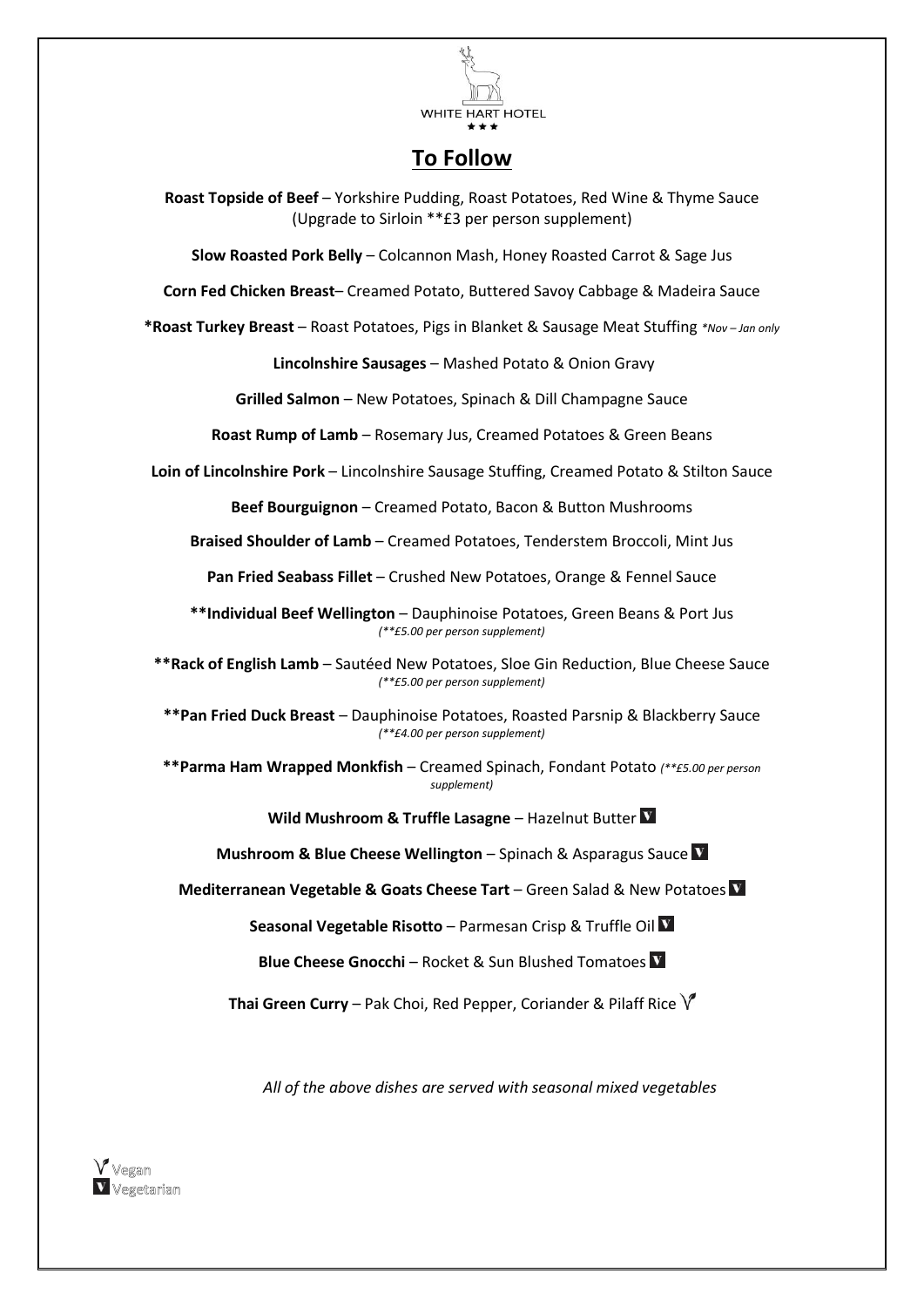

### **To Finish**

**Lemon Tart** – Chantilly Cream, Candied Lemon & Raspberry Gel

**Cherry Bakewell Tart** – Cherry Compote & Vanilla Cream

**Chocolate Torte** – Vanilla Cream & Chocolate Sauce

**Pavlova of Seasonal Fruits** – Vanilla Ice Cream

**Eton Mess** – Raspberry Coulis, Cream & Meringue

**Mixed Berry Crumble Tart –** Crème Anglaise, Vanilla Ice Cream

**Blueberry & White Chocolate Crème Brulée Cheesecake –** Vanilla Cream

**Sticky Toffee Pudding** – Vanilla Ice Cream & Butterscotch Sauce

**Chocolate Brownie** – Sea Salted Caramel Ice Cream & Caramelised Banana

**\*\*Chocolate & Orange** – Chocolate Mousse, Orange Crisp, Orange Pate de Fruit, Chocolate Ice Cream & Meringue (\*\*£3.00 Supplement per person)

**Raspberry & White Chocolate Cheesecake** – Honeycomb & Raspberry Compote

**Vegan Chocolate Cake** – Dairy Free Vanilla Ice Cream & Chocolate Sauce V

**Vegan Lemon Sponge** – Raspberry Coulis & Berry Compote

**\*\*Assiette of Chocolate** – Chocolate Delice, Chocolate Mousse, Chocolate Ice Cream, Soil, Chocolate Sauce & Caramelised Hazelnuts *(\*\*£3.00 per person supplement)*

#### **Tea, Coffee & Mints**

#### **Something a little special…**

**Why not upgrade your Wedding Breakfast Menu to either of the following:**

- **A choice from 3 starters, 3 main courses (including vegetarian option) and 3 desserts - £5.00 per person**
- **Chocolate Truffles served with your Tea & Coffee at £0.50p per person**
- **Cheese & Biscuits - £5.00 supplement per person**

*\* Please note the wedding breakfast menu is charged at £30.00 per person outside of the wedding packages. Please select one starter, one main course and one dessert per booking. Select items occur a supplement charge. Vegetarians and special dietary requirements will be catered for on an individual basis.*

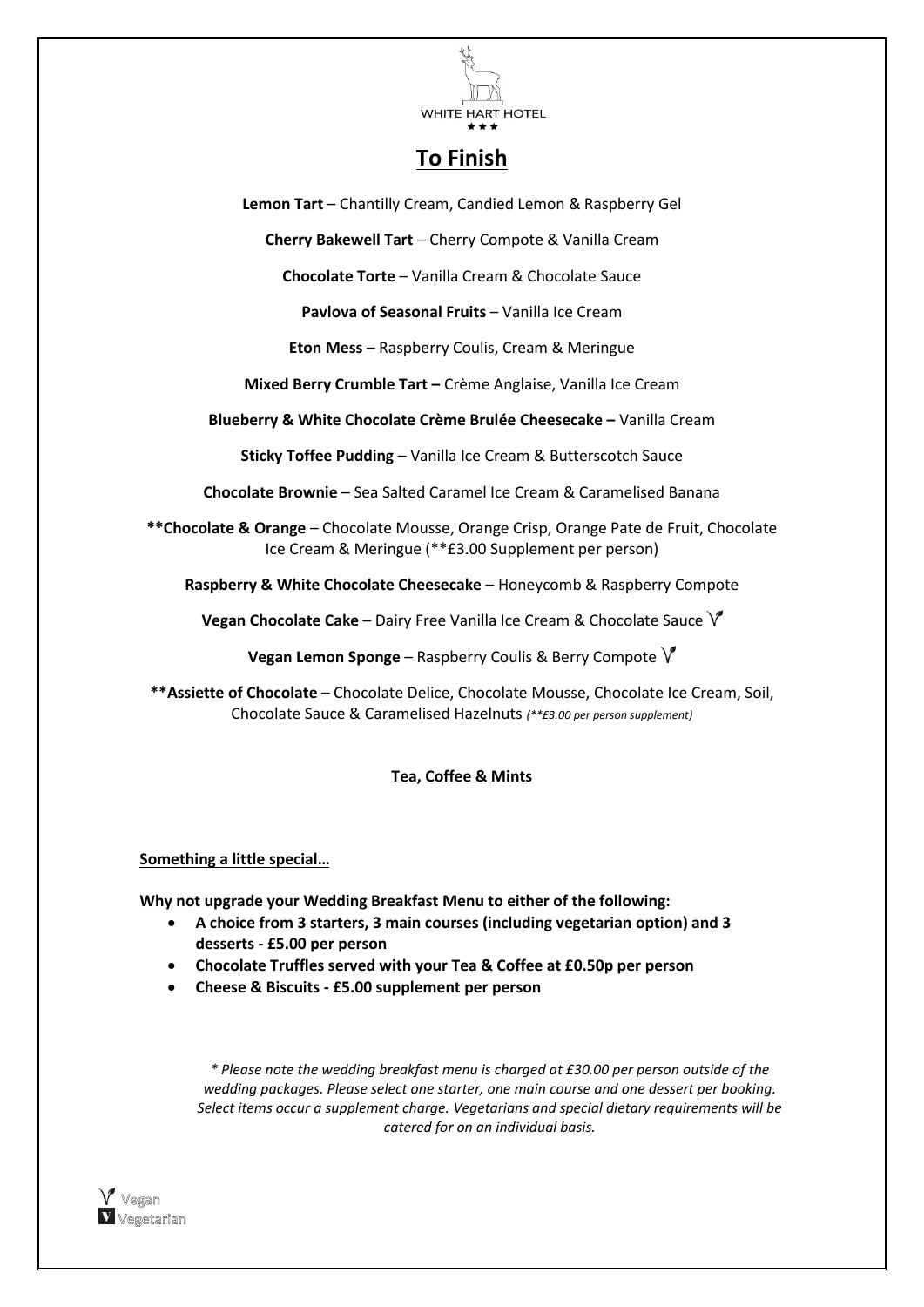

## **Children's Menu**

**Melon**

**Tomato Soup** 

**Garlic Bread** - Cheddar Cheese

**Sausage & Mash** (also available as vegetarian  $\mathbf{V}$ )

**------------------------------------**

**Deep Fried Sole or Chicken Goujons** 

*The above main dishes are accompanied with chips and either garden peas or baked beans*

**Penne Pasta** – Cheese Sauce V

**Bolognese Pasta –** Cheese

**------------------------------------**

**Ice Creams and Sorbets**

**Chocolate Mousse**

**Eton Mess**

*\* The above menu is suitable for Children from 2yrs – 10yrs old and is charged at £17.50 per person outside of the wedding package.*

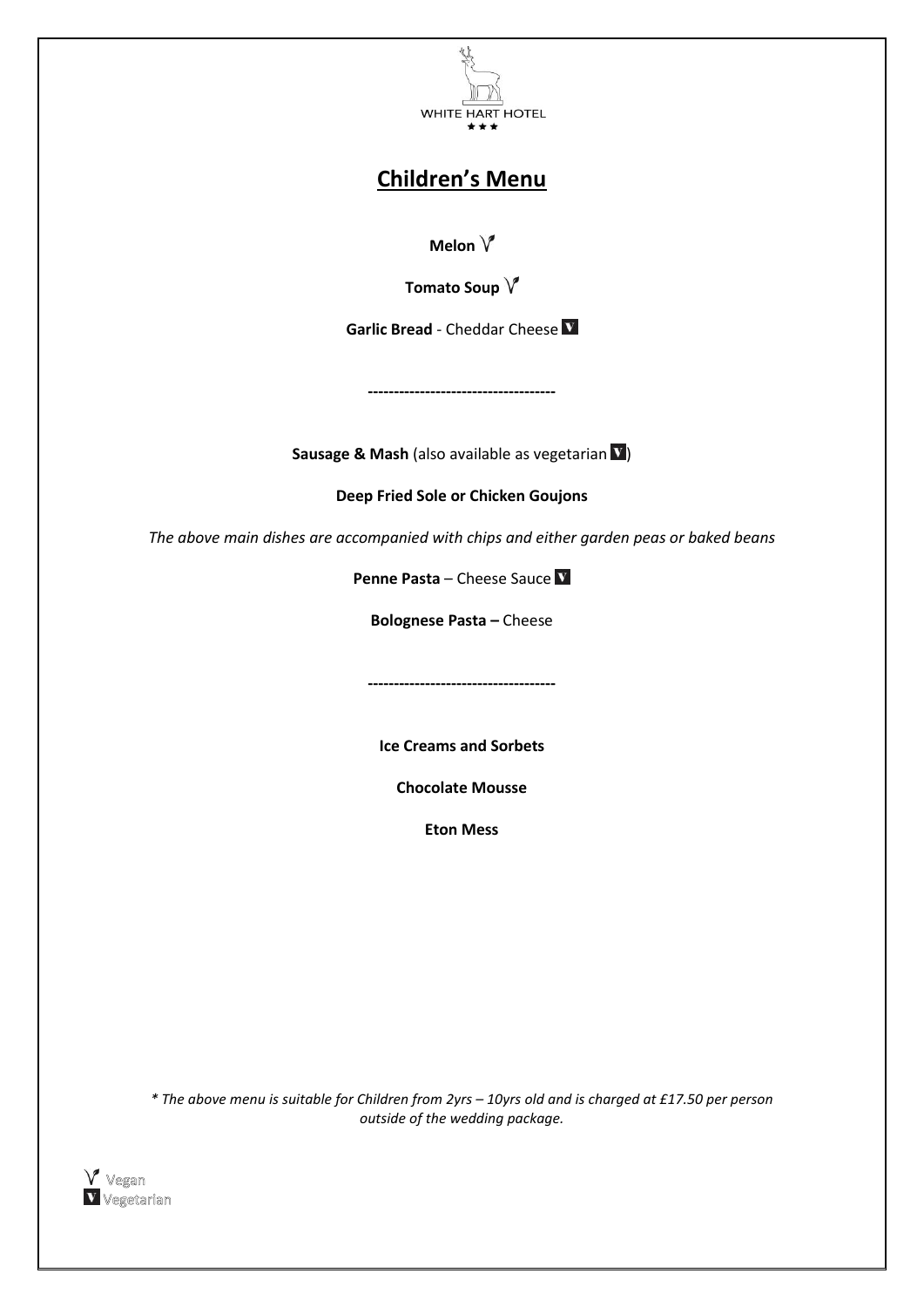

### **Canapes**

**Select 3 Canapés** at £6.00 per person

**Select 4 Canapés** at £8.00 per person (*included in Gold & Winter 2 Packages*)

**Select 5 Canapés** at £10.00 per person -----------------------------------------------------------------------------------

Fish & Chips

Lincolnshire Sausage & Red Onion Bon Bon

Toad in the Hole – Onion Relish

Stilton & Leek Pasties – Onion Relish V

Confit Duck & Cucumber Vol au vent

Vegetable Samosas V

Smoked Salmon & Crème Fraîche Roulade

Mini Steak & Ale Pies

Mackerel Pate – Rye Toast & Beetroot

Smoked Scottish Salmon - Lemon Crème Fraîche & Blinis

Chicken Liver Parfait - Red Onion Marmalade

Roast Beef - Yorkshire Pudding & Horseradish Cream

Marinated Tofu & Red Pepper Skewers  $\sqrt{\ }$ 

Tempura King Prawns

Bruschetta – Tomato, Basil & Shallot  $\sqrt{\ }$ 

Mini Beef Burgers - Tomato Chutney

Goats Cheese, Beetroot & Red Onion Tart

Quail & Lincolnshire Sausage Meat Scotch Eggs

 $V$  Vegan V Vegetarian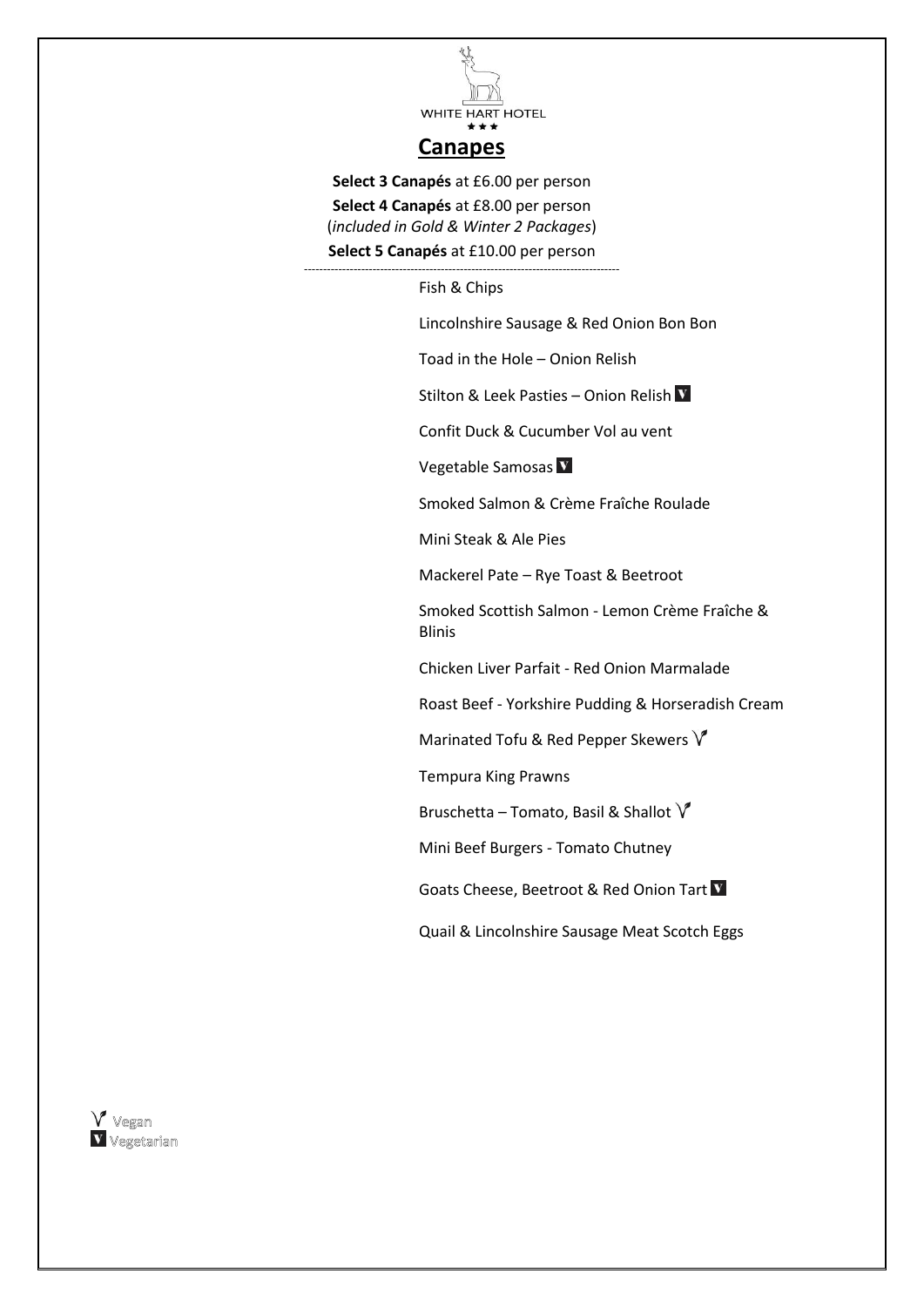

# **Finger Buffet**

**Bronze & Winter Package 1 – Please select 5 items + 1 dessert\***

**Silver, Gold & Winter Package 2 – Please select 8 items + 2 desserts\***

Please choose at least 1 item from each category

*\*100 portions will be provided on the Bronze, Silver, Gold Packages and 80 portions will be provided on the Winter 1 & 2 Packages.*

 *Each additional item £2.50 per person*

*Both Finger Buffet Menus also include a selection of Open Sandwiches*

#### **Meats**

Chicken Drumsticks (Select 1 marinade from the following: Plain, BBQ, Piri Piri, Sweet Chilli, Tikka Masala, Cajun or Chinese) Local Pork Pie, Pickle Huntsman Pie, Piccalilli Mini Cheeseburgers, Tomato Chutney Mini Lincolnshire Hotdogs Lemon & Thyme Marinated Chicken Skewers Warm Sausage Rolls Cold Meats – Chorizo, Ham & Haslet

### **Fish**

Plaice Goujons, Tartare Sauce Calamari Rings, Sweet Chilli Sauce Filo Wrapped Prawns Salmon Fishcakes, Dill Mayo

### **Salads**

Spinach & Pine Nut Pasta V Mixed Leaf Salad, Mustard Dressing V Rocket, Parmesan & Balsamic Salad Tomato & Red Onion Salad  $\sqrt{\ }$ Mediterranean Cous Cous  $V$ 

### **Vegetarian**

Cheese & Tomato Quiche Leek & Gruyere Cheese Pasties V Carrot, Cucumber & Celery Crudités, Chive Dip Breaded Mushrooms, Garlic Mayo Vegetable Spring Rolls Selection of Breads, Butter, Oils, Olives & Hummus  $\sqrt{\ }$ 

#### **Potatoes**

Seasoned Wedges, Sour Cream & Chive V Skin on Chips, Tomato Sauce V Potato Croquettes V

#### **Desserts**

Mini Strawberry Pavlova Chocolate Cups Mini Brownie Bites Selection of Seasonal Fruits, Honey & Greek Yogurt Mini Lemon Tarts, Crème Chantilly

 $V$  Vegan V Vegetarian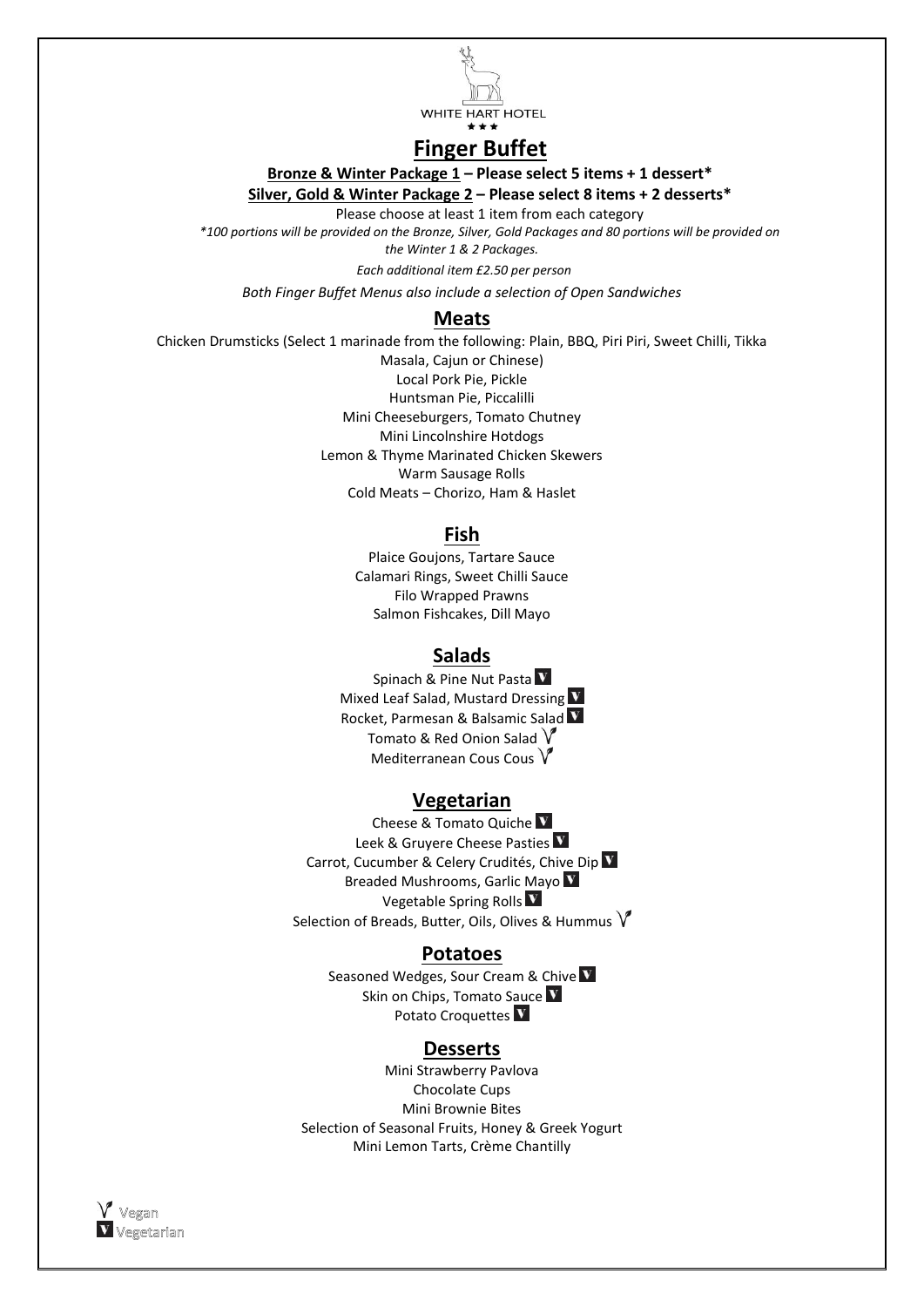

# **Hot Rolls Buffet**

**Bronze & Winter Package 1 – Please select 1 meat, 2 sides + 1 dessert\* Silver, Gold & Winter Package 2 – Please select 2 meats, 2 sides + 2 desserts\*** *\*120 portions will be provided on the Bronze, Silver, Gold Packages and 100 portions will be provided on the Winter 1 & 2 Packages.*

### **Meats**

- Bacon - Lincolnshire Sausage (vegetarian & gluten free sausages available) - Roast Loin of Pork with Stuffing & Apple Sauce - Honey Roast Gammon - Roast Topside of Beef - \*Roast Turkey & Sausage Meat Stuffing *\*Nov – Jan only*

**Sides**

- Skin on Chips  $\sqrt{\ }$ - Seasoned Potato Wedges - Boiled New Potatoes  $\sqrt{\ }$ - Selection of Salads  $\mathbf{V}$   $\mathbf{V}$ 

### **Desserts**

Mini Strawberry Pavlova Chocolate Cups Mini Brownie Bites Selection of Seasonal Fruits, Honey & Greek Yogurt Mini Lemon Tarts, Crème Chantilly

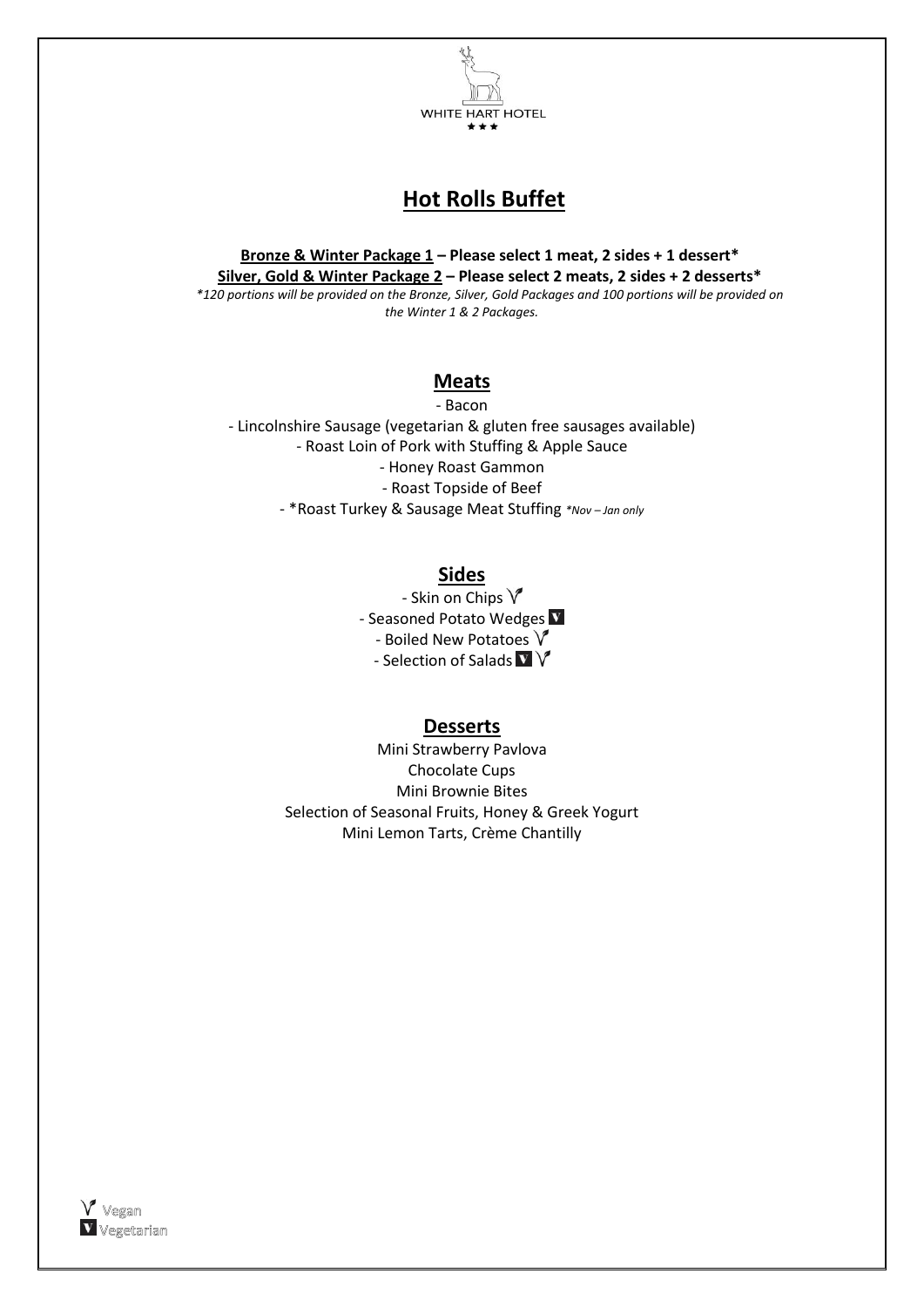

## **Bowl Food Buffet**

**Bronze & Winter Package 1 – Please select 1 dish Silver, Gold & Winter Package 2 – Please select 2 dishes** *\*120 portions will be provided on the Bronze, Silver, Gold Packages and 100 portions will be provided on the Winter 1 & 2 Packages.*

- Mini Pork Pie, Mash, Mushy Peas & Gravy - Vegetable  $\sqrt{\ }$ or Chicken Curry – Basmati Rice & Garlic Naan - Cottage Pie – Buttered Peas - Chilli Con Carne – Basmati Rice & Sour Cream - Beef Stroganoff – Gherkin & Steamed Rice - Chicken Noodles – Chicken Broth, Peanuts, Pickled Carrots & Coriander -Thai Green Curry – Pak Choi, Aubergine, Mange Tout, Red Peppers & Steamed Rice  $\sqrt{\ }$ 

### **Lincolnshire Cheese & Meats Buffet**

*(Included in the Silver, Gold & Winter 2 Packages only) \*100 portions will be provided on the Silver & Gold Packages and 80 portions will be provided on the Winter 2 Package.*

#### *A selection of the following:*

- Local Cheeses V - Grapes & Celery  $V$ 

- Crackers, Plum Loaf & Fresh Breads V

- Home Marinated Olives & Pickles

- Homemade Beer & Onion Chutney V

- Haslet, Pork Pie & Slow Cooked Ham

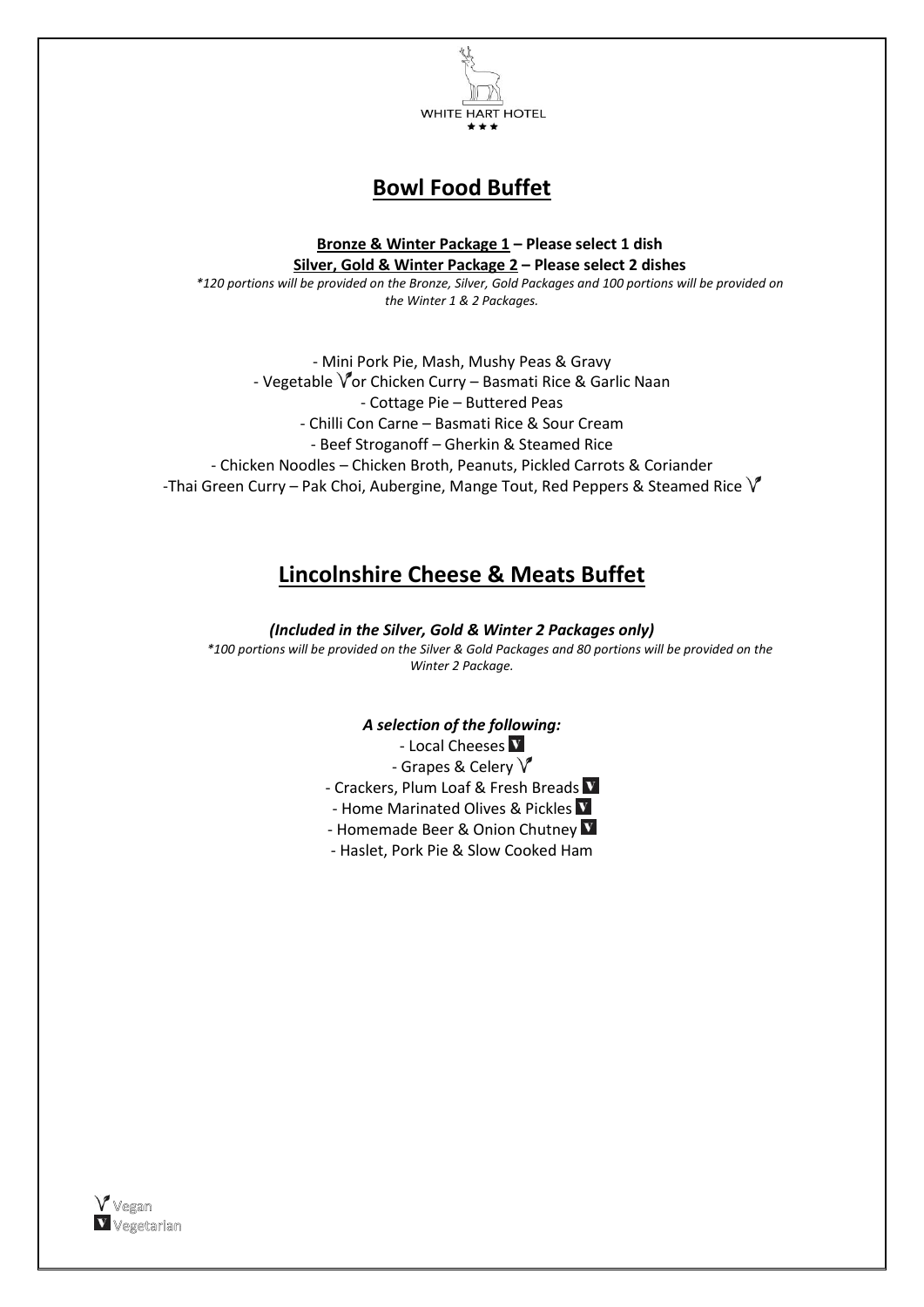

# **Arrival Drinks**

**Please select a maximum of 2 of the following drinks which are included in all our wedding packages.**

Bucks Fizz

Pimms & Lemonade (*Winter Pimms also available Dec – March*)

Prosecco Bellini (Strawberry, Raspberry, Pasionfruit or Peach)

Mulled Wine

House Wine – Red / White / Rose

Sparkling Rose

Prosecco

Bottle of Tiger or Birra Moretti

Non-alcoholic Fruit Cocktail

--------------------------------------------------------------------------------------------------

**Fancy offering something a little different for your guests. Why not upgrade to one of our renowned cocktails at £2.50 per person supplement**

> The Russians Black – (Kahlua, Vodka, Coffee Liqueur, Cola) White – (Kahlua, Vodka, Cream)

Classic Blue Lagoon – Vodka, Blue Curacao, Pineapple Juice

Harvey Wallbanger – Vodka, Galliano, Orange Juice, Sugar.

Woo Woo – Peach Schnapps, Vodka and Cranberry Juice

Roomberry – Strawberry, Chambord, Prosecco